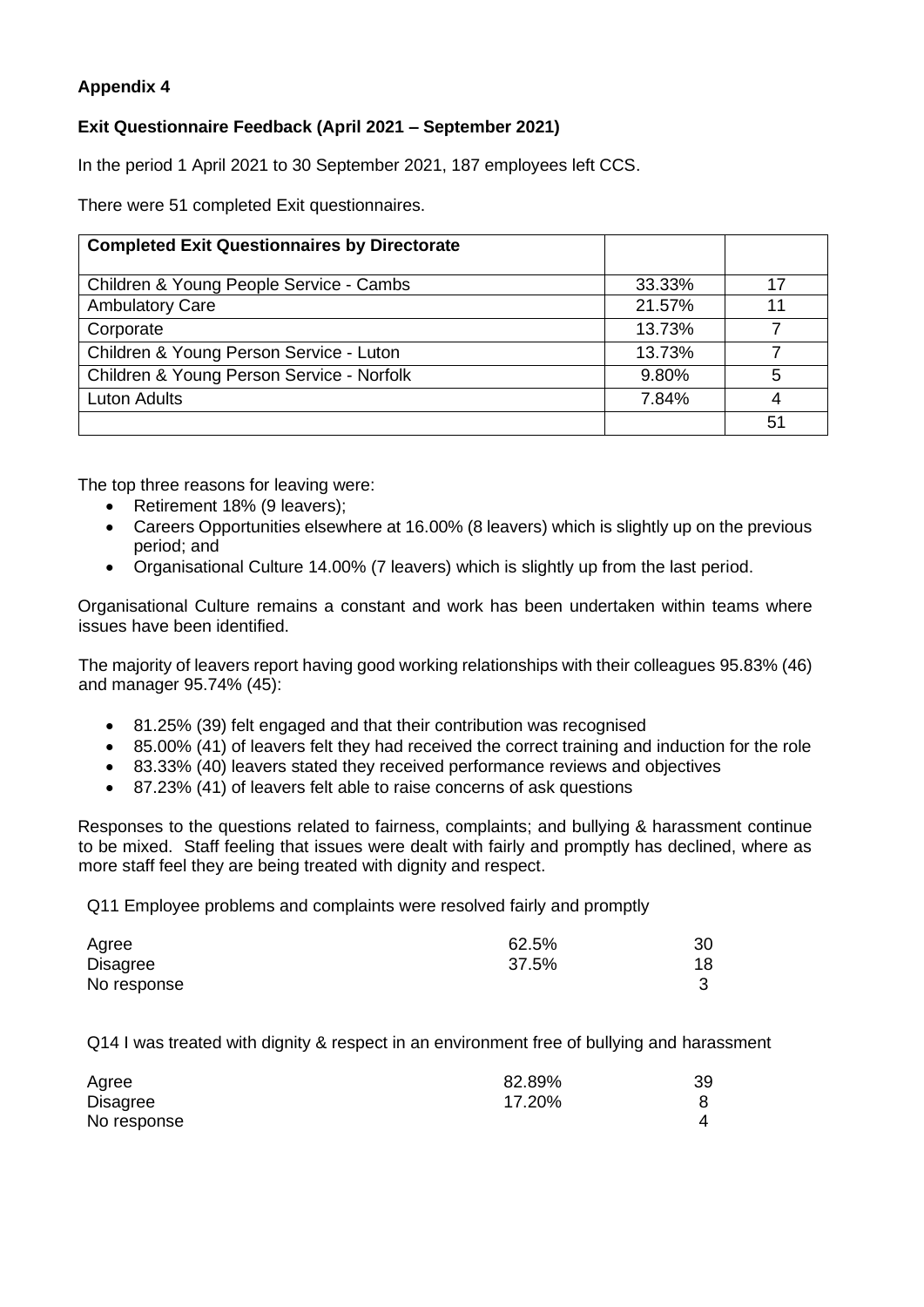85.3% of those who responded (38) stated that they were comfortable raising concerns and in most cases did this via their line manager (35), the remainder discussed issues with a colleague (3), other (1). Ten respondents did not answer this question.

Seven leavers responded to Question  $18 -$  "If you were not able to discuss or raise concerns please tell us why". 85.71% (6) were worried about how the information would be received and 14.29% (1) did not know who to speak to.

Three respondents indicated that they wished to discuss their reason for leaving, and attempts were made to contact all 3, although not all responded when contacted through their chosen means.

Responses with largely negative feedback are followed up with the line manager/senior manager as appropriate by the HR team to explore what may lay behind this.

There were a few general comments from respondents, included below. As all but one was confidential it has not been possible to follow these up with the respondent. Communication has been made with respondent 3 below to follow up these comments, before discussing with the manager.

|               | <b>Under raising concerns</b>                                                                                                                                                                                                                                                                                                                                                                            |
|---------------|----------------------------------------------------------------------------------------------------------------------------------------------------------------------------------------------------------------------------------------------------------------------------------------------------------------------------------------------------------------------------------------------------------|
| $\mathbf{1}$  | It was difficult to do this at times due to managers being busy and appearing to be under<br>high pressure themselves which meant that response times were often slower than would<br>be ideal. I felt that concerns relating to short staffing and resultant work pressures were not<br>resolved adequately. Opportunities for professional development were also limited due to<br>workload pressures. |
| $\mathcal{L}$ | Able to raise but nothing actioned and no feedback.                                                                                                                                                                                                                                                                                                                                                      |
|               | <b>General comments</b>                                                                                                                                                                                                                                                                                                                                                                                  |
| 3             | The demands of the job left me with no time or headspace to raise my concerns. An existing<br>chronic health condition was severely exacerbated in this job and so my focus was on trying<br>to get better.                                                                                                                                                                                              |
| 4             | Did not feel that managers were resourced to make any difference                                                                                                                                                                                                                                                                                                                                         |
| 5             | I felt very fortunate to have worked for such a caring & compassionate Trust.                                                                                                                                                                                                                                                                                                                            |